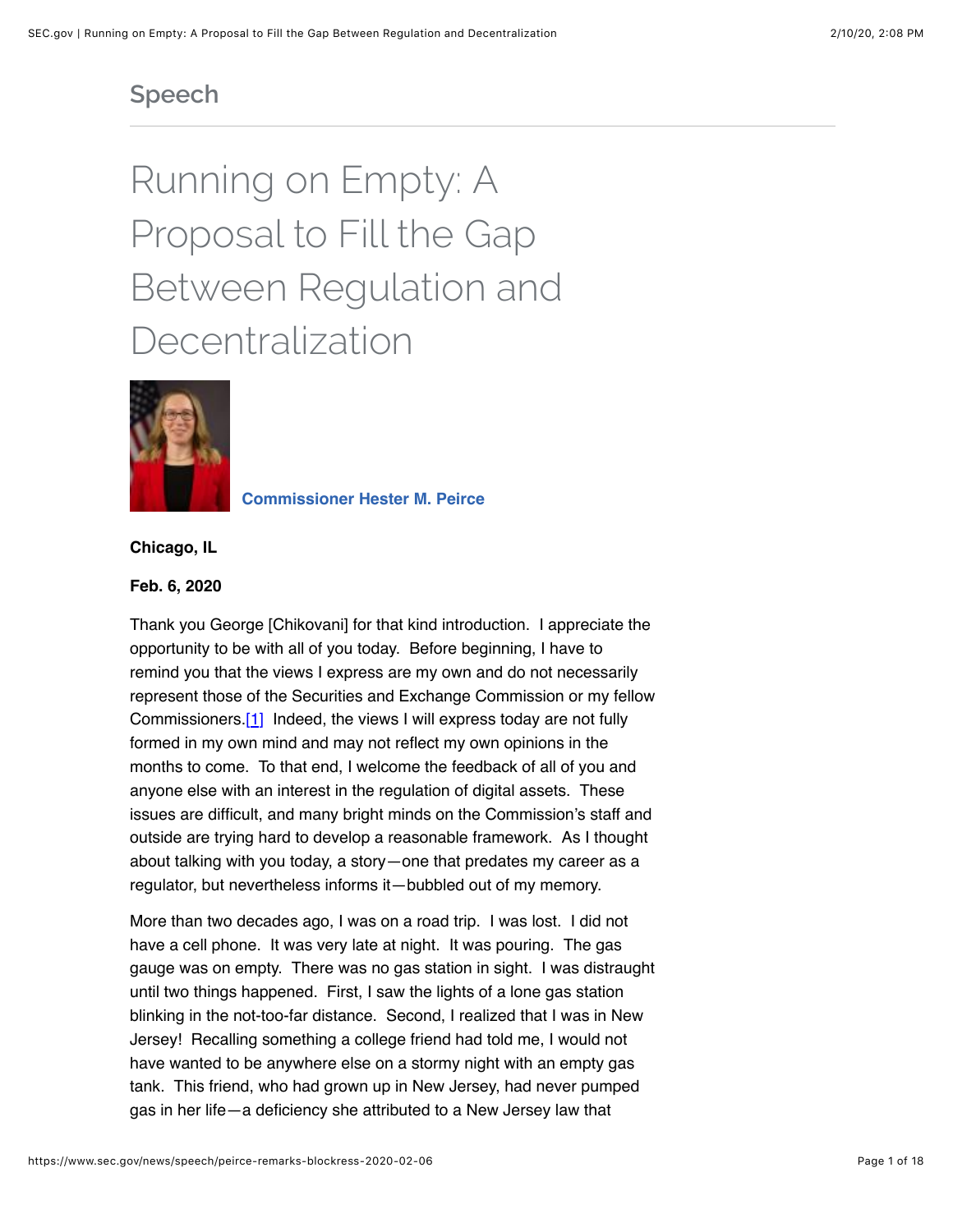allowed only gas station employees to pump gas. Everybody else was prohibited from pumping gas. That law sounded a little silly at the time, but now that I was in New Jersey about to enjoy this mandated luxury on a rain-drenched night, it sounded just wonderful. Relieved that the fumes in my tank got me to the station, I pulled up to the pump, which, incidentally, was not under a roof substantial enough for even a rain shower, let alone this downpour. There it was—the unequivocal sign saying that it was illegal for anyone other than a gas station attendant to pump gas. I waited expectantly for the station attendant, roused from a comfortable slumber by my arrival, to emerge from his booth and start the pump. He looked at me. I looked at him. He pointed at me. He pointed at the pump. His message was clear—forget the law, there would be no full service on that dark and stormy night. I will not tell you what choice I made, but let's just say that the soundtrack for that drive was Bruce Springsteen's *State Trooper*: "New Jersey Turnpike ridin' on a wet night 'neath the refinery's glow . . . I got a clear conscience 'bout things I done. Mister state trooper, please don't stop me." $[2]$  A sensible regulatory framework would have not prevented my pumping the gas rather than being stranded in the rainy dark of night. Perhaps the New Jersey law had a hardship exemption to cover just such situations, but the empty gas tank and sign prohibiting me from filling it seemed irreconcilable at the time.

<span id="page-1-0"></span>In any case, the memory of that incident brought with it a basic lesson as I think about regulation of digital assets. It is important to write rules that well-intentioned people can follow. When we see people struggling to find a way both to comply with the law and accomplish their laudable objectives, we need to ask ourselves whether the law should change to enable them to pursue their efforts in confidence that they are doing so legally.

Entrepreneurs across the crypto landscape are facing just such a scenario in their attempts to develop worthwhile and beneficial products. Whether it is issuing tokens to be used in a network, launching an exchange-traded product based on bitcoin, providing custody for crypto assets, operating a broker-dealer that handles crypto transactions, or setting up an alternative trading system where people can trade crypto assets, our securities laws stand in the way of innovation. While I look forward to working with people in the community to develop solutions to each of these problems, today, I am going to focus on how to address the regulatory difficulties faced by people who want to build functioning token networks.

Before detailing my proposal for a safe harbor, I will first outline the problem. Many crypto entrepreneurs are seeking to build decentralized networks in which a token serves as a means of exchange on, or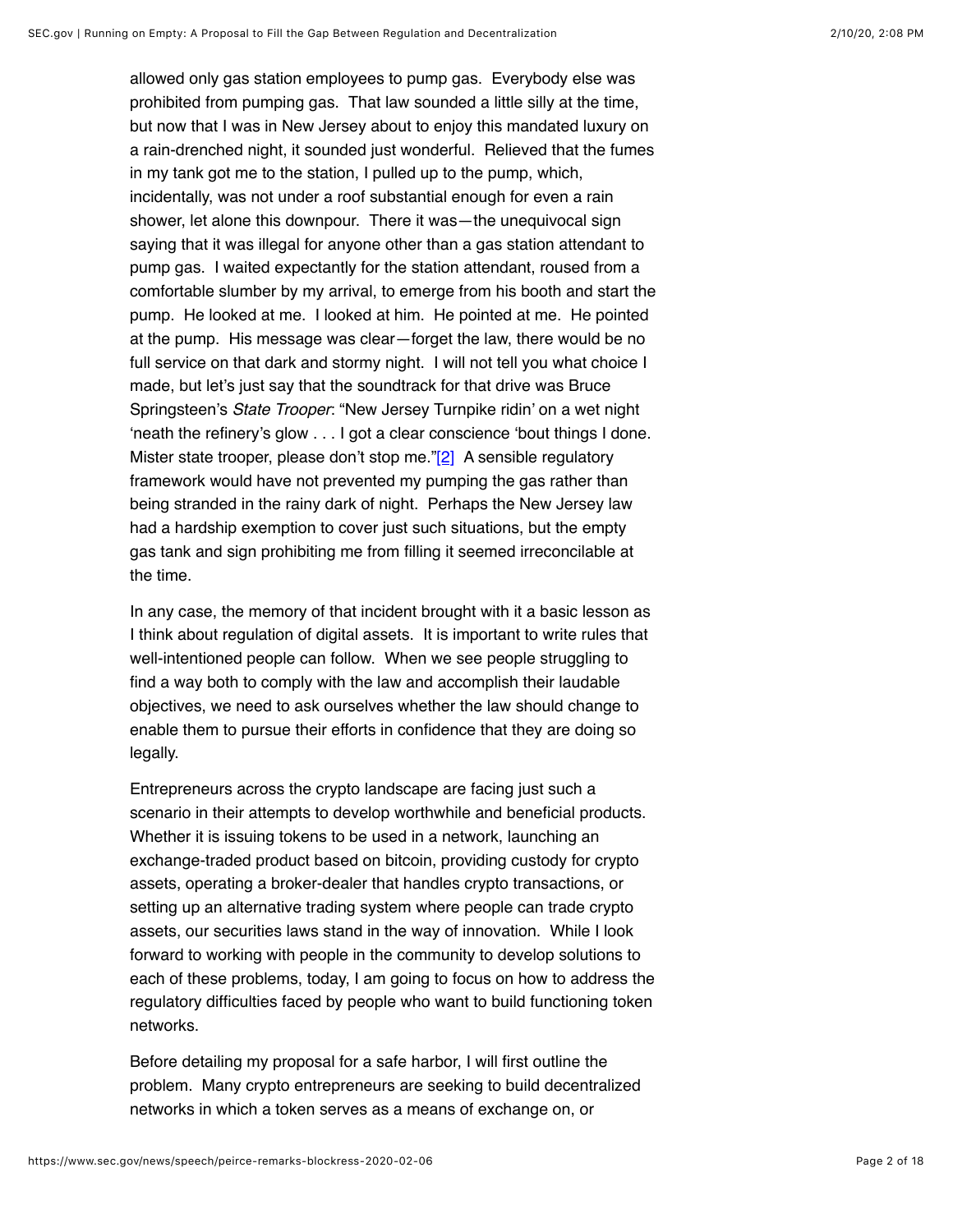provides access to a function of the network. In the course of building out the network, they need to get the tokens into the hands of other people. But these efforts can be stymied by concerns that such efforts may fall within the ambit of federal securities laws. The fear of running afoul of the securities laws is real. Given the SEC's enforcement activity in this area, these fears are not unfounded.

<span id="page-2-0"></span>The SEC has scrutinized token sales through the lens of *SEC v. Howey*, [\[3\]](#page-15-2) a now infamous case describing what an investment contract is. An investment contract is one type of security under our federal securities laws. The *Howey* case dealt with the sale of orange groves, and subsequent cases have involved the sale of a host of other esoteric assets[.\[4\]](#page-15-3) In the *Howey* case, purchasers of units in the orange grove were deemed to be purchasing securities because they were buying the managerial efforts of others along with their piece of the orange grove.

<span id="page-2-2"></span><span id="page-2-1"></span>The SEC has tried to apply the *Howey* analysis to crypto, but doing so is not particularly easy. For example, some commentators have pointed out that we have elided the distinction between the token and the investment contract[.\[5\]](#page-15-4) The "contract, transaction or scheme" by which the token is sold may constitute an investment contract; but, the object of the investment contract—the token—may not bear the hallmarks of a security. Conflating the two concepts has limited secondary trading and has had disastrous consequences for the ability of token networks to become functional. Also of concern, suggesting that tokens will increase in value, combined with securing secondary market trading, can trigger a conclusion that those tokens are being sold pursuant to an investment contract. There are circumstances in which the security label fits, but, in other cases, promises made about tokens increasing in value are nothing more than expressions of the hope that a network will succeed and be used by lots of people. I would argue that the analysis should focus on the objective nature of the thing offered to the purchasers. If the token seller is simply discussing the potential for an increase in the value of a token in the same manner that a seller of any number of other consumer products might appeal to purchasers' desire to buy a product of lasting or even increasing value, it there an investment contract? The subjective intent of any particular purchaser should not be controlling. If it were, then is there any end to the Commission's authority? How would that logic apply to a shoe company, which, as it sells you a pair of sneakers, promises to hire some prominent athletes to promote the brand, thus focusing your mind on how sky high the price will go on Stock[X\[6\]](#page-15-5) rather than on how high your new kicks will enable you to jump on the basketball court?

<span id="page-2-3"></span>The SEC's approach in these cases has made it extremely difficult for a company to distribute a token—a process that typically includes planning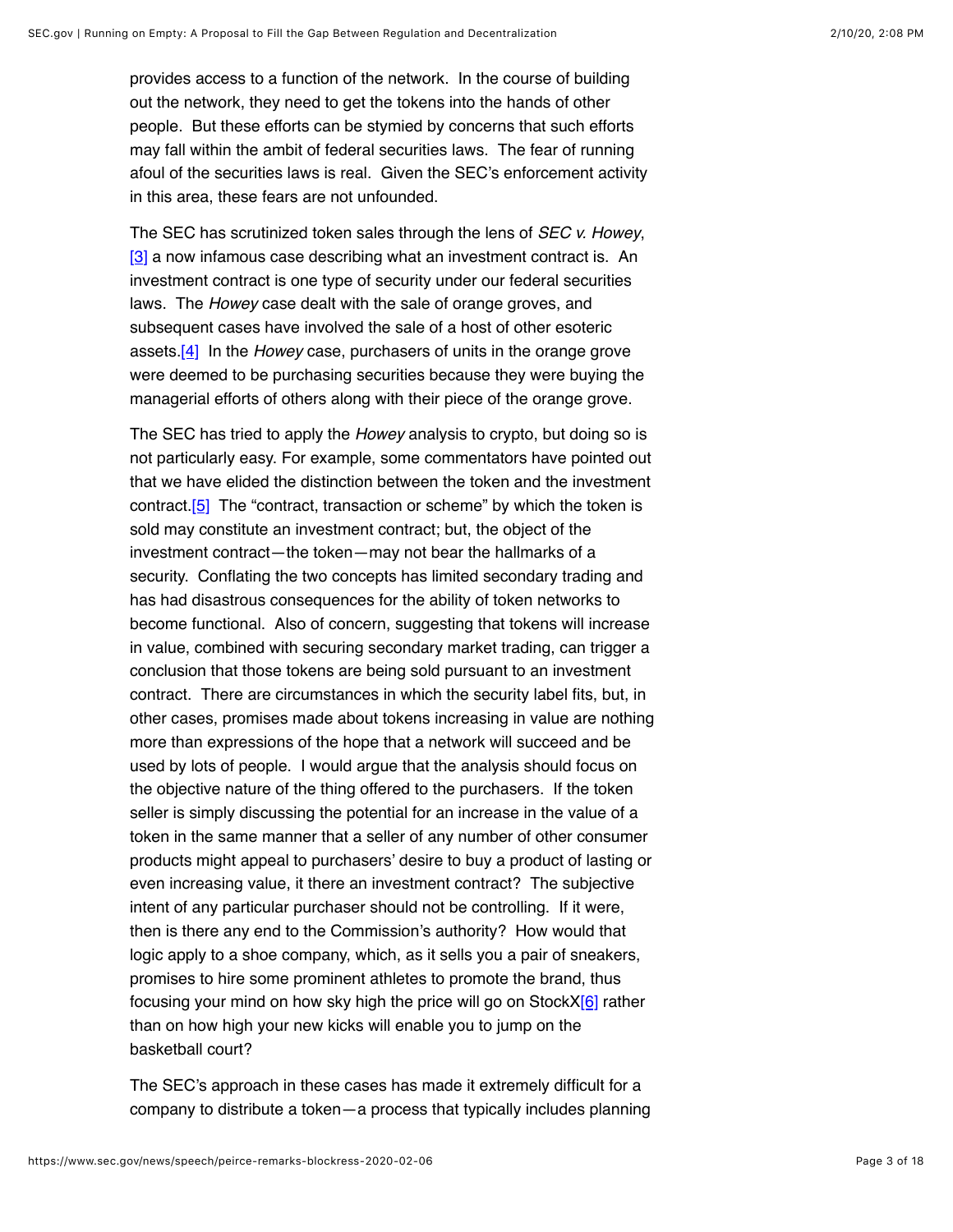for a future in which people use the network and talking positively about its prospects for success—without running into a charge that the company is engaged in a securities offering. We have even hinted that a token airdrop in which tokens are given out *freely* might constitute an offering of securities. How is a person supposed to get a network up and running when she cannot even give away the tokens necessary to use the network?

One option is to stay far away from the securities laws by simply releasing a white paper, publishing the open source code, mining the genesis block, and then stepping back to allow a network of users blossom organically. Other entrepreneurs, however, might choose to remain actively and publicly involved in building a network for some time. Some of these people have chosen to proceed with their token offerings as planned in the hopes that they can avoid scrutiny under the securities laws and perhaps convince the SEC that their networks are sufficiently functional to avoid the securities label. This approach is risky because proving that tokens have utility prior to being distributed to a widespread user base is difficult.

Another option is for the developers to sell the tokens in a registered offering or pursuant to an exemption from registration. To date, no registered offering of tokens has been conducted in the United States. Many token offerings have proceeded under exemptions from registration, typically Regulation D exemptions that require tokens be sold exclusively to accredited investors with transfer restrictions. Given the limited pool of persons qualifying as accredited investors based on the current wealth and income tests, it can be difficult for these projects' networks to take off.

<span id="page-3-0"></span>Several issuers of tokens have opted for conducting exempt offerings pursuant to Regulation  $A.[7]$  $A.[7]$  However, the costs of conducting one of these so-called "mini-IPOs" can be prohibitive. Even if a team has the financial resources to take this route, once the token is a security, it must trade as a security. A core benefit of a token network is its non-reliance on intermediaries; people transact directly with one another. Having to buy or sell tokens through a registered broker-dealer or on a registered exchange certainly puts a damper on the development of a thriving, decentralized crypto network. Particular problems arise because there are unique challenges related to broker-dealers and exchanges handling digital assets.

Other projects have sought to sever any ties with the United States to avoid the reach of our securities laws. This approach is risky because invariably some activity occurs in the United States. Moreover, this approach is detrimental to the US economy because it prevents American citizens from participating in budding token networks. It is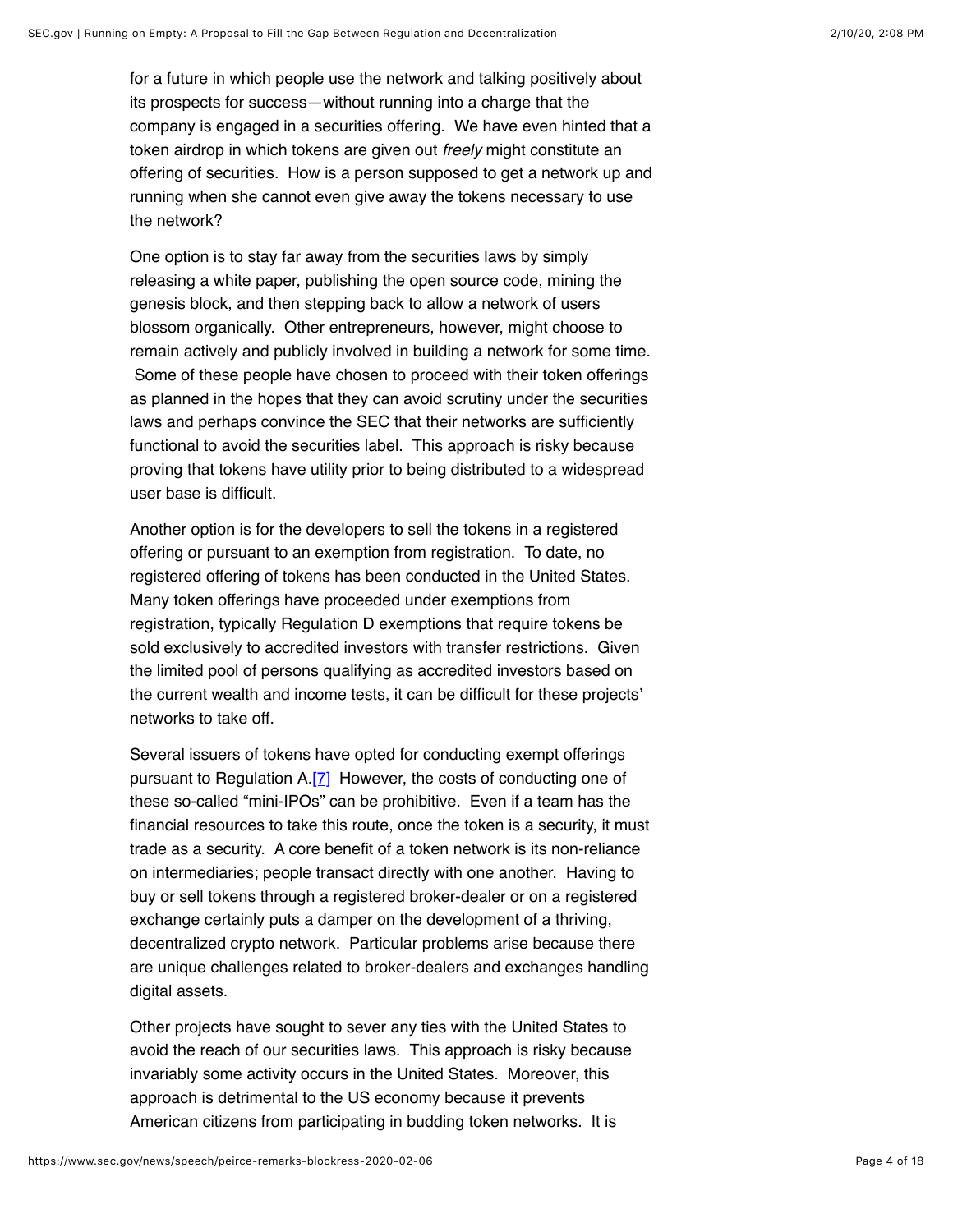evident that any route chosen by a team to distribute tokens into the hands of potential users is fraught with uncertainty under the securities laws.

We have created a regulatory Catch 22. Would-be networks cannot get their tokens out into people's hands because their tokens are potentially subject to the securities laws. However, would-be networks cannot mature into a functional or decentralized network that is not dependent upon a single person or group to carry out the essential managerial or entrepreneurial efforts unless the tokens are distributed to and freely transferable among potential users, developers, and participants of the network. The securities laws cannot be ignored, but neither can we as securities regulators ignore the conundrum our laws create.

There is, I think, a way to address the uncertainty of the application of the securities laws to tokens. The safe harbor I am laying out this morning recognizes the need to achieve the investor protection objectives of the securities laws, as well as the need to provide the regulatory flexibility that allows innovation to flourish. Accordingly, the safe harbor protects token purchasers by requiring disclosures tailored to their needs, preserving the application of the antifraud provisions of the securities laws, and giving them an ability to participate in networks of interest to them. The safe harbor also provides network entrepreneurs sufficient time to build their networks before having to measure themselves against a decentralization or functionality yardstick.

I have spoken openly about my intention to sketch out a safe harbor, and in response, I have gotten some very helpful feedback. But before detailing the specifics of my proposal, I want to emphasize that this remains a work in progress. I look forward to additional input, and, if I am able eventually to convince my colleagues to add consideration of such an approach to the SEC rulemaking agenda, many other voices, I hope, will weigh in. For now, the text of the proposed safe harbor is available for viewing as an appendix to this speech at sec.gov and will be posted on social media so that unfiltered critics can apply their editorial hacksaws to it. You also can give me a call, send me an email, stop by my office, or provide feedback at FinHub. After all, I am very much a believer in the value of drawing on the creativity and ingenuity of as many people as possible. That is why I find decentralized networks such a powerful phenomenon, and one that will allow society to benefit from the talents of people who—because of societal or geographic barriers—have heretofore been excluded.

I call particular attention to the definitions section of the safe harbor. I am a securities regulator, not a technologist, and am eager to learn how the definitions can be improved. The challenge is accurately capturing the technology without baking-in terminology that will become outdated in a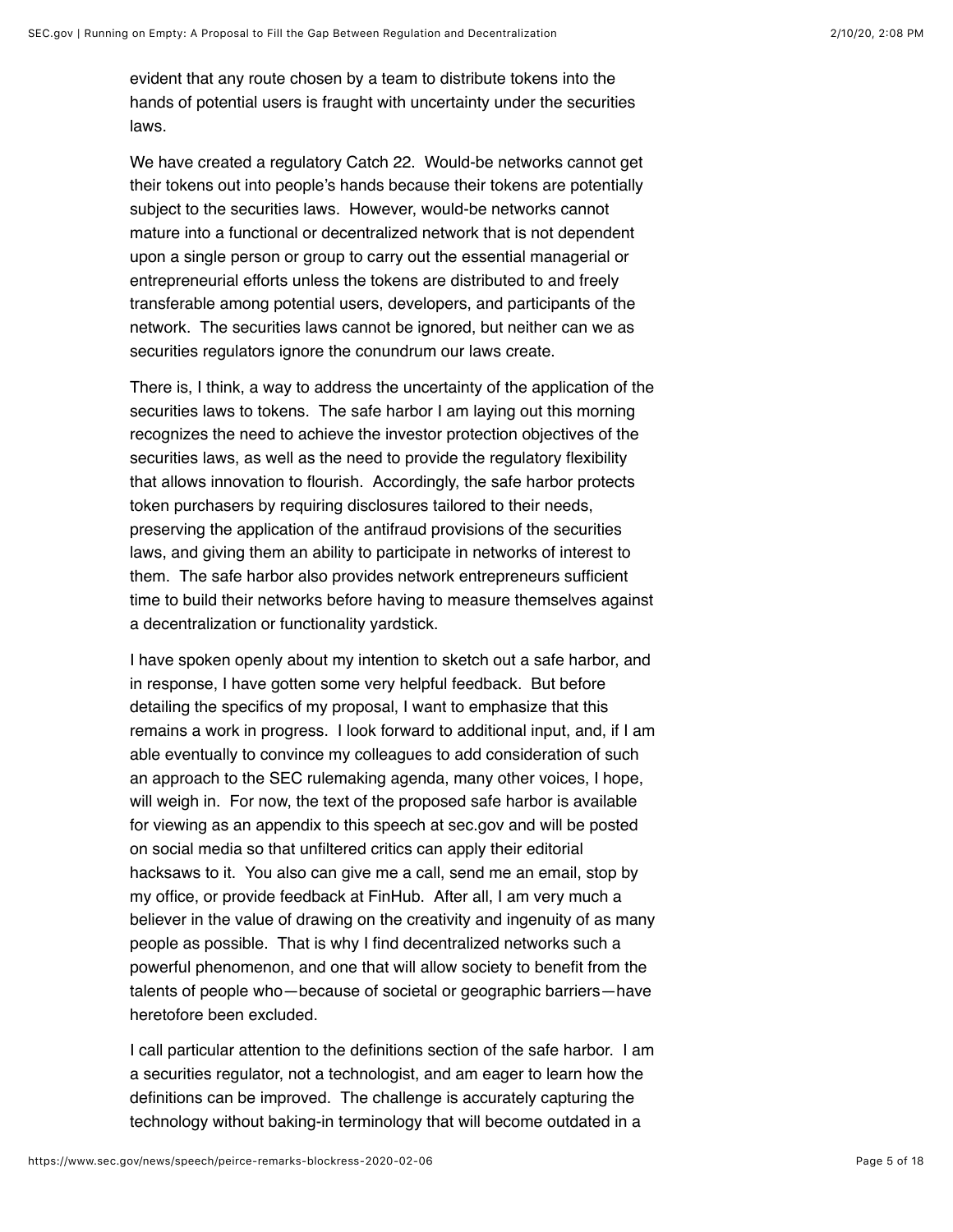short period of time.

<span id="page-5-0"></span>One struggle I have had in constructing this safe harbor is the appropriate scope. My core concern is for projects that are looking to build a decentralized network, but have difficulty bridging the legal gap. Additionally, our staff has issued no-action letters to centralized networks. [\[8\]](#page-16-0) While sales of tokens intended for these networks seem much less likely to implicate the securities laws, the existence of the no-action letters could be interpreted to suggest otherwise. Hence, I am suggesting that the safe harbor be available for these types of projects also.

Another unsettled matter is that the safe harbor could take the form of a rule or a Commission-level no-action position. In taking a no-action position, the Commission would pledge not to bring enforcement actions against project developers that fall within the parameters laid out in the position. A no-action position may be preferable to a rule because it would not concede that the token sales it covers fall within or outside of our securities laws. Such grey areas are an appropriate place for noaction relief. On the other hand, a rule-based approach would be more durable and would make clear that state laws do not apply. For purposes of this discussion, I will lay out the safe harbor as a rule.

Getting into the specifics of the proposal, the safe harbor would provide network developers with a three-year grace period within which they could facilitate participation in and the development of a functional or decentralized network, exempted from the registration provisions of the federal securities laws, so long as the conditions are met. This objective is accomplished by exempting (1) the offer and sale of tokens from the provisions of the Securities Act of 1933, other than the antifraud provisions, (2) the tokens from registration under the Securities Exchange Act of 1934, and (3) persons engaged in certain token transactions from the definitions of "exchange," "broker," and "dealer" under the 1934 Act.

The initial development team would have to meet certain conditions, which I will lay out briefly before addressing several in more depth. First, the team must intend for the network on which the token functions to reach network maturity—defined as either decentralization or token functionality—within three years of the date of the first token sale and undertake good faith and reasonable efforts to achieve that goal. Second, the team would have to disclose key information on a freely accessible public website. Third, the token must be offered and sold for the purpose of facilitating access to, participation on, or the development of the network. Fourth, the team would have to undertake good faith and reasonable efforts to create liquidity for users. Finally, the team would have to file a notice of reliance.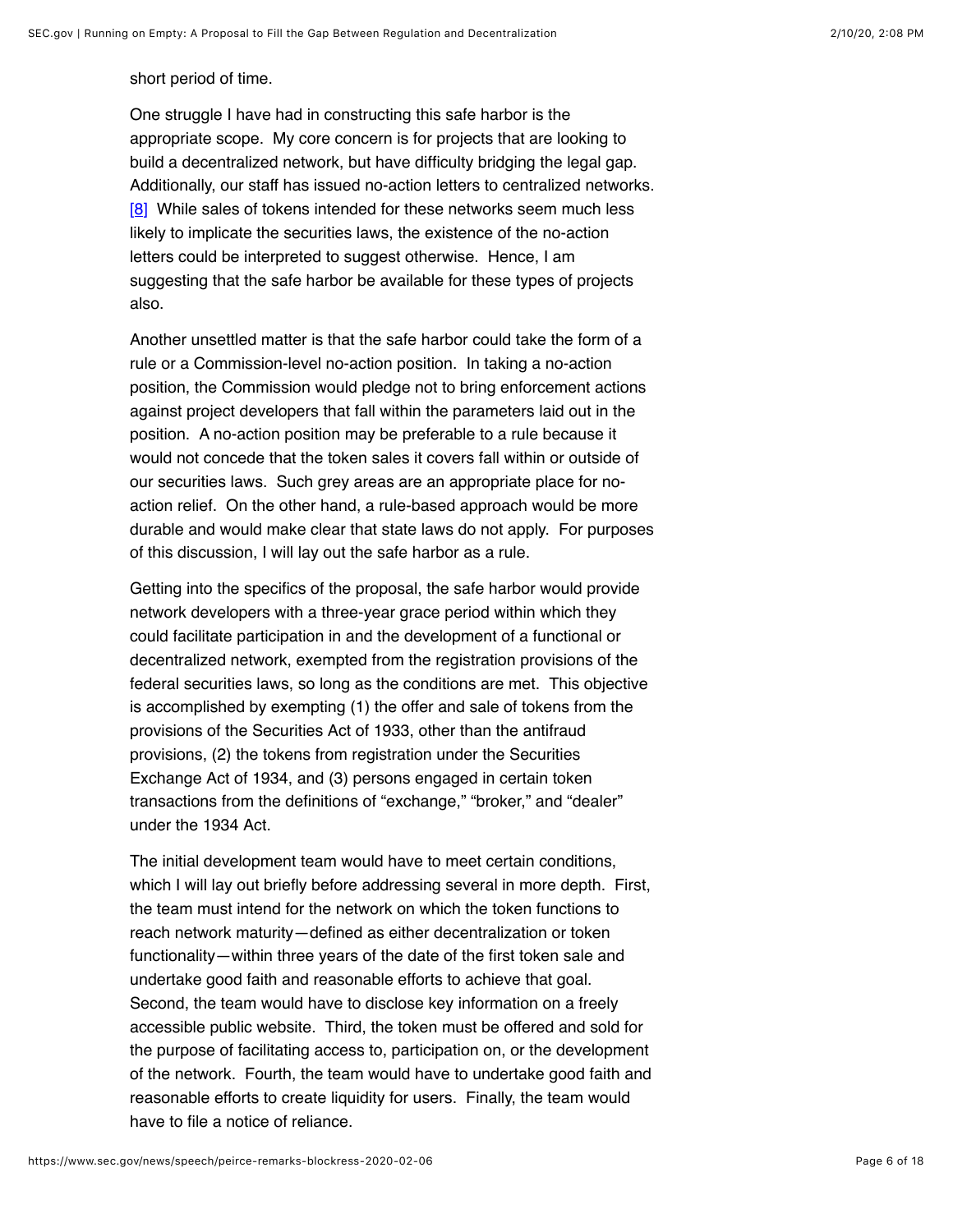The first requirement—that the initial development team must intend for the network to reach network maturity within three years—is intended to focus project teams' minds. At the end of three years, token transactions would not be securities transactions if the network has matured into a decentralized or functioning network on which the token is in active use for the exchange of goods or services. To assess decentralization, the team must consider whether the network is not controlled and is not reasonably likely to be controlled, or unilaterally changed, by any single person, group of persons, or entities under common control. The mere theoretical possibility of a 51% attack, for example, would not prevent a team from determining that the network is decentralized under this definition. Nor would the participation of the team in a network alteration achieved through a predetermined procedure in the source code that involves other network participants prevent a team from determining that the network is decentralized. To assess functionality at the end of three years, the team must consider whether holders can use the tokens in a manner consistent with the utility of the network. For example, can holders use the tokens for the transmission and storage of value, to prove control over the tokens, or to participate in an application running on the network?

The tests laid out in the safe harbor are meant as proxies for the considerations raised in the SEC's *Howey* analysis and attempt to bring clarity on when a token transaction should not be considered a securities transaction. These tests should be easier to pass at the end of three years than when the network is first launched. Once the network cannot be controlled or unilaterally changed by any single person, entity, or group of persons or entities under common control, the token that operates on that network will not look like a security. Even for a network that remains centralized—think of the networks outlined in the TurnKey Jet and Pocketful of Quarters no-action letters—once the tokens are actually in use to buy and sell the services for which they were intended, the securities laws will be clearly inapplicable.

Three years is a long time and token purchasers need certain protections during this grace period, which brings me to the second requirement detailing the disclosure that must be provided. The disclosure requirement of the safe harbor addresses information asymmetry concerns and mandates that certain information be provided on a freely accessible public website. The team launching a token project knows details about the project that would be useful for potential token buyers to know. Of primary importance is the source code and transaction history. The safe harbor requires this information to be publicly available and encourages the development of a block explorer, or similar tool, for verifying the transaction history. Token purchasers also need to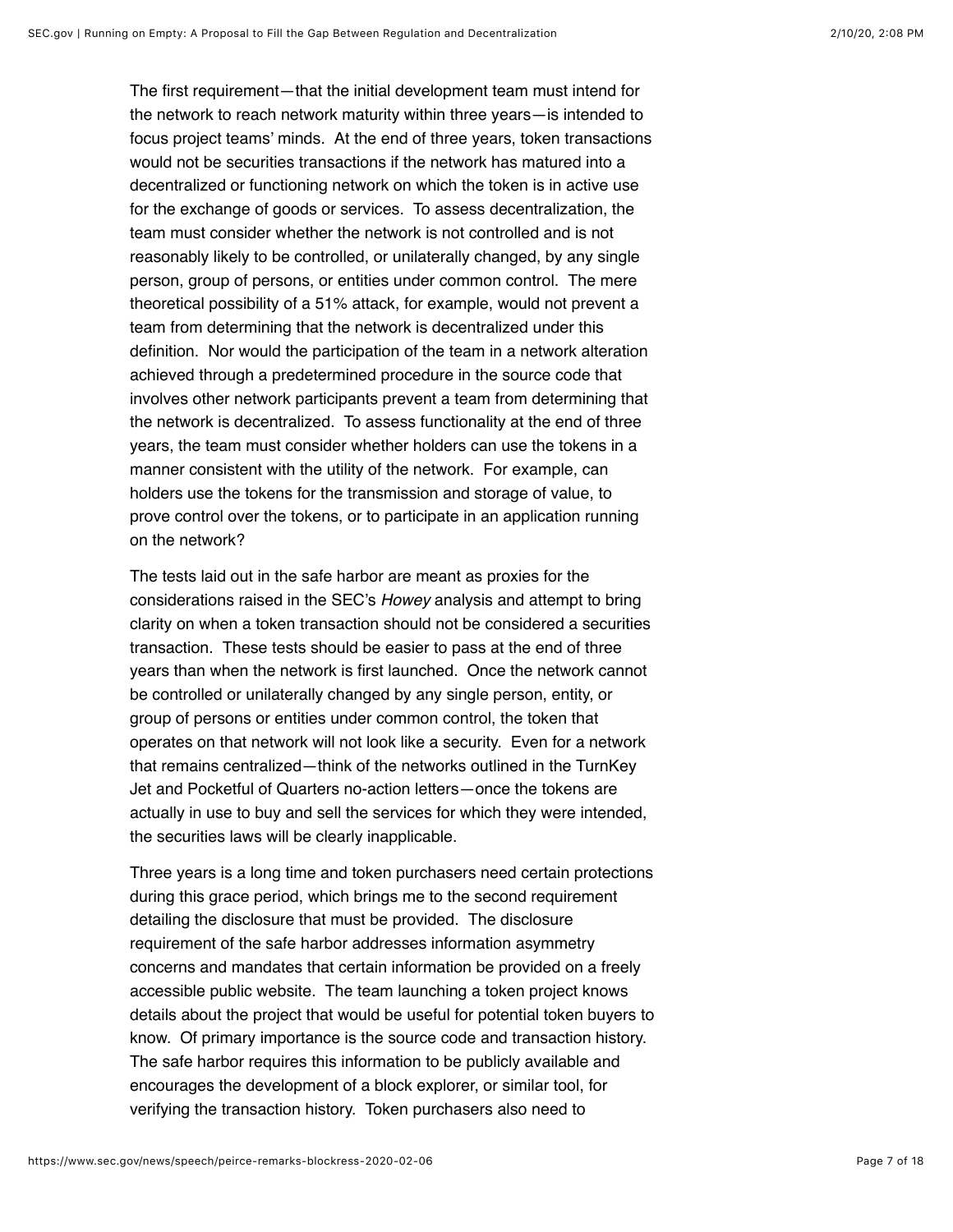understand the purpose and mechanics of the network. For example, the team would have to explain the launch and supply process, including the number of tokens to be issued in the initial allocation, the total number of tokens to be created, the release schedule for the tokens, and the total number of tokens outstanding. Public disclosure also would include information about how tokens are generated or mined, the process for burning tokens, the process for validating transactions, and the consensus mechanism. The team also would have to explain the governance mechanisms for implementing changes to the protocol.

Another key disclosure would be the plan of development, including the current state and timeline for the development of the network that provides a roadmap to how and when the initial development team plans to achieve network maturity. To demonstrate how realistic these plans are, a team could explain, for example, how the network development will be financed and who is on the development team. To provide insight on the initial development team, the names and relevant experience, qualifications, attributes, or skills of each person that is a member of the team must be disclosed. Required disclosure also includes the number of tokens owned by each member of the team, a description of any limitations or restrictions on the transferability of tokens held by such persons, and a description of the team members' rights to receive tokens in the future. In addition, teams would need to disclose any time that a member sells five percent or more of her originally held tokens over any period of time, which would help to guard against fraud. Additionally, team token sales could be an indication of flagging commitment to the project.

To further demonstrate their commitment to building a functioning network, teams will be required to update the posted disclosures to reflect any material changes. Changes affecting the token economics, the network's functionality, or the team developing the network will be of great interest to potential users of the network. A team committed to building a widely used network likely would provide these updates regardless of whether we mandated it.

The third condition is that the token must be offered and sold for the purpose of facilitating access to, participation on, or the development of the network. This condition, along with the definition of token, is meant to clarify that the safe harbor is not appropriate for debt or equity securities masquerading as tokens.

The safe harbor's fourth condition requires the team to attest that it intends to, and will undertake, good faith and reasonable efforts to create liquidity for users. To the extent the team attempts to secure secondary trading of the token on a trading platform, the safe harbor requires the team to seek a trading platform that can demonstrate compliance with all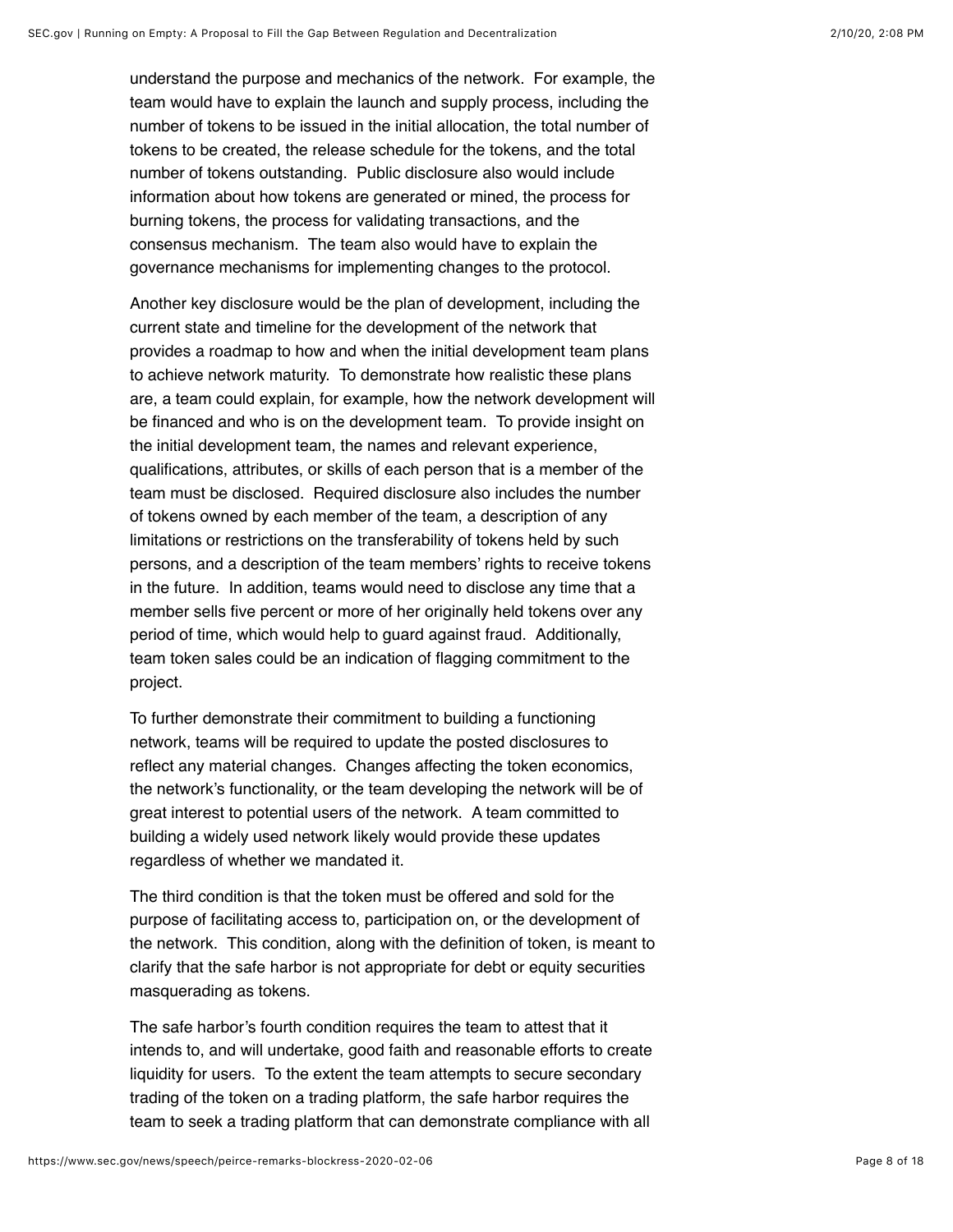applicable federal and state law, as well as regulations relating to money transmission, anti-money laundering, and consumer protection. Moreover, to alleviate existing regulatory uncertainty on the applicability of securities laws to the secondary trading of tokens, the safe harbor would exempt persons engaged in certain token transactions from the definitions of "exchange," "broker," and "dealer" under the 1934 Act.

Admittedly, the liquidity condition may surprise observers of SEC staff positions in which attempts to facilitate secondary trading have been viewed as indicia of a securities offering. In the context of the safe harbor, by contrast, secondary trading is recognized as necessary both to get tokens into the hands of people that will use them and offer developers and people who provide services on the network a way to exchange their tokens for fiat or crypto currency. To the extent it is aware, the team would disclose any secondary trading platforms on which the token trades.

The final condition is the need for the team to file a notice of reliance on EDGAR within fifteen days of the date of the first token sale in reliance on the safe harbor. As part of the filing, a member of the team would have to attest that all the conditions of the safe harbor are satisfied. The notice filing would also include the website where the required disclosure may be accessed. None of the disclosures required by the safe harbor would be provided in the notice filing on EDGAR.

<span id="page-8-0"></span>Having outlined the conditions of the safe harbor, I would like to emphasize a few points concerning its scope. SEC enforcement has played an important role in combatting fraud in connection with token sales.<sup>[\[9\]](#page-16-1)</sup> The safe harbor would not provide immunity from such actions. First, the safe harbor would not be available to a team if one or more members of the team is subject to disqualification as a bad actor under the securities laws. Second, the safe harbor would reserve the SEC's antifraud authority with respect to token sales under the safe harbor. Although the safe harbor would preempt state securities laws, it would not stand in the way of state antifraud actions. If anyone lied in connection with selling tokens pursuant to the safe harbor, the SEC or a state could bring an enforcement action. This provision is not directed at teams that set forth a plan for a network and work earnestly toward building it, but fail to bring it to fruition. Rather, it is designed to ensure that the SEC can bring suit against a team that sets out to defraud token purchasers by materially misrepresenting or omitting key information. We all know that there are plenty of those kinds of "projects" polluting the crypto space.

It is also important to note that the safe harbor would be available for tokens that were previously sold in a registered offering or pursuant to a valid exemption under the Securities Act. These teams may need the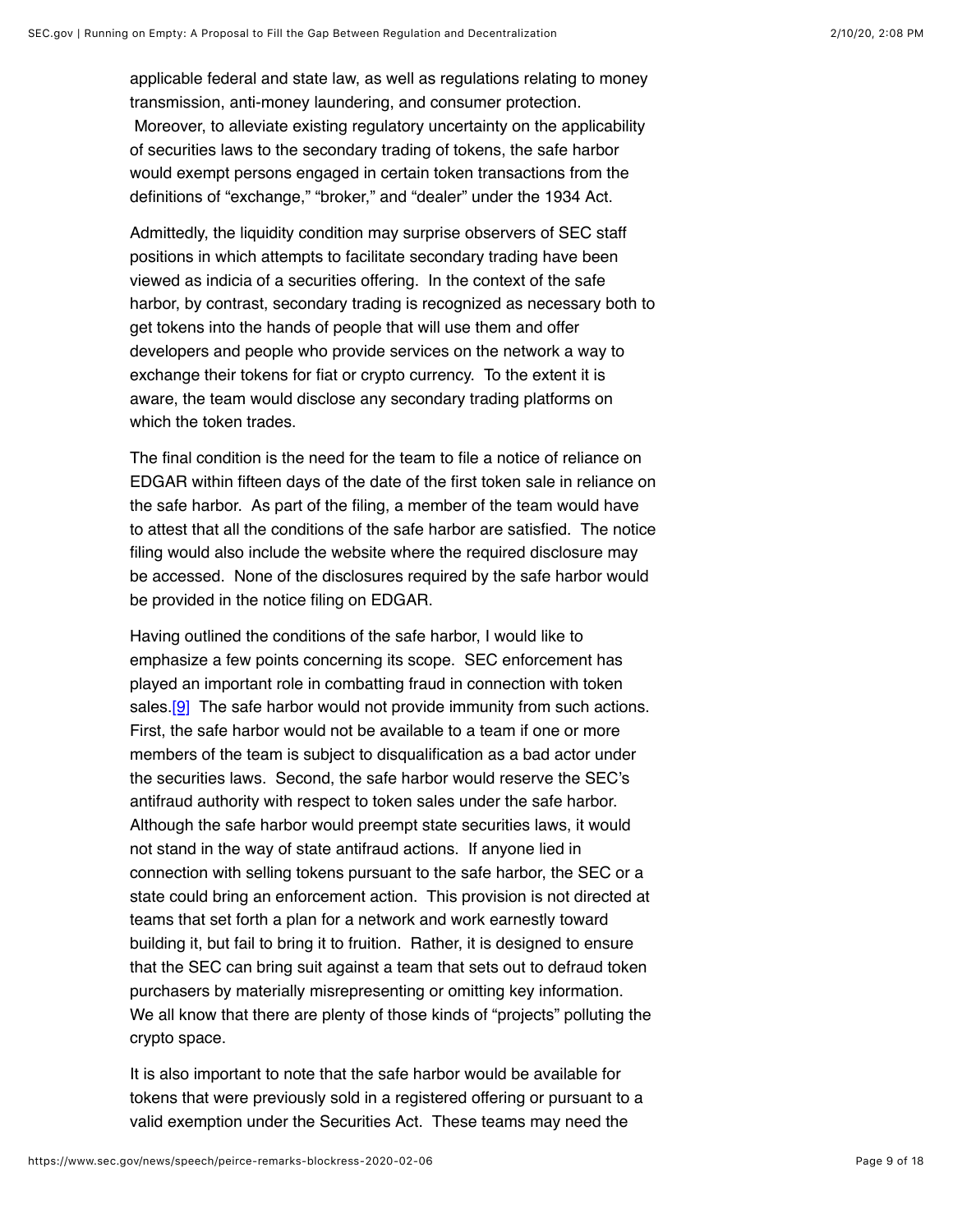safe harbor in order to permit secondary trading to occur and to distribute their tokens more widely into the hands of potential users. Tokens that already are in widespread use on a decentralized network presumably are not securities and, therefore, would not need to take advantage of the safe harbor. It is during the development phase that questions about the securities/non-securities line seem to be most difficult to resolve. Once a token network is up and running, few people would advocate application of the securities laws.<sup>[\[10\]](#page-16-2)</sup> By essentially buying time for this question to be answered, the safe harbor makes it much more likely that the question as to whether something is a security can be answered in the negative.

<span id="page-9-1"></span><span id="page-9-0"></span>Now that I have outlined the safe harbor, I suspect some of you are asking, "Who cares?" I get the point. I am one of five Commissioners. I cannot write rules unilaterally. However, to quote another of the Boss's songs: "you can't start a fire without a spark.["\[11\]](#page-16-3) It does not hurt to get the ball rolling. People change their minds. Moreover, if we are going to do something like what I suggest today, I want to get it right. Getting it right means that I need people like those of you in the audience or reading this speech to weigh in and tell me what I have gotten right and what I have gotten wrong.<sup>[12]</sup> Don't be that guy in New Jersey telling me I have to do this all by myself.

# <span id="page-9-2"></span>**Appendix**

**Token Safe Harbor Proposal**

**Office of Commissioner Hester M. Peirce**

**February 6, 2020**

**Proposed Securities Act Rule 195 – Time-limited Exemption for tokens.**

#### *Preliminary Notes:*

*1. Distributed ledger technology may be used to offer and sell digital assets, such as tokens, to raise capital and for other purposes. The U.S. federal securities laws may apply to such transactions, depending on the particular facts and circumstances, without regard to the form of the organization or technology used to effectuate a particular offer or sale.*

*The analysis of whether a token is offered or sold as a security is not static and does not strictly inhere to the digital asset. A token may be offered and sold initially as a security because it is wrapped in a transaction involving an investment contract, but that designation may change over time if the token is later offered and sold outside of an*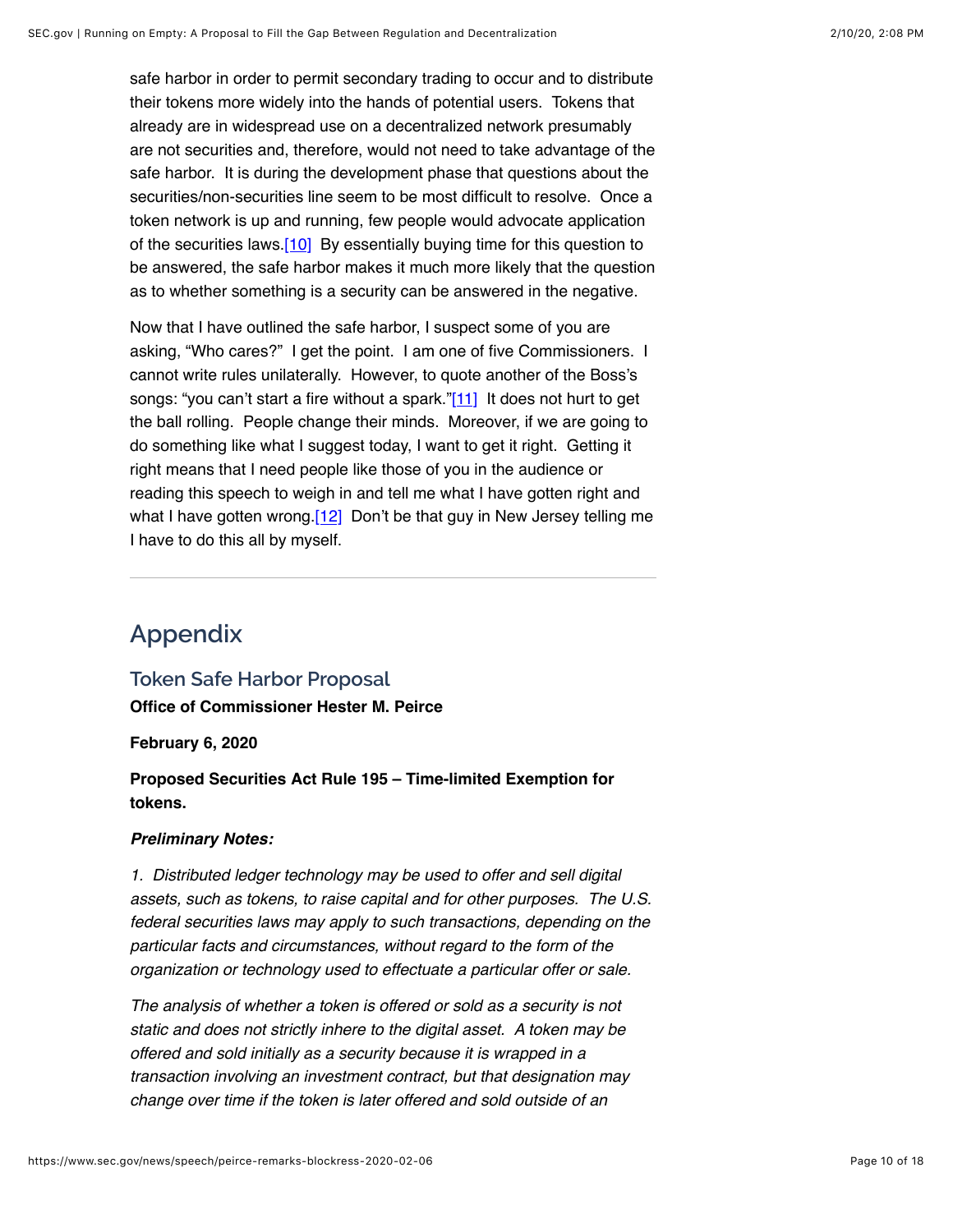*investment contract. For example, a token sale may no longer be the sale of an investment contract if purchasers could no longer reasonably expect a person or group to carry out the essential managerial or entrepreneurial efforts.*

*However, in order for a network to mature into a functional or decentralized network that is not dependent upon a single person or group to carry out the essential managerial or entrepreneurial efforts, the tokens must be distributed to and freely tradeable by potential users, programmers, and participants in the network. Additionally, secondary trading of the tokens typically provides essential liquidity for the users of the network and aids in the development of the network. The application of the federal securities laws to these transactions frustrates the network's ability to achieve maturity and prevents the transformation of the token sold as a security to a non-security token functioning on the network.*

*Accordingly, this safe harbor is intended to provide Initial Development Teams with a three-year time period within which they can facilitate participation in, and the development of, a functional or decentralized network, exempt from the registration provisions of the federal securities laws so long as the conditions are met. The safe harbor is also designed to protect token purchasers by requiring disclosures tailored to the needs of the purchasers and preserving the application of the anti-fraud provisions of the federal securities laws.*

*Upon the conclusion of the three-year period, the Initial Development Team must determine whether token transactions involve the offer or sale of a security. Token transactions may not constitute securities transactions if the network has matured to a functioning or decentralized network. The definition of Network Maturity is intended to provide clarity as to when a token transaction should no longer be considered a security transaction but, as always, the analysis will require an evaluation of the particular facts and circumstances.*

*2. Rule 195 is not an exclusive safe harbor. A person who does not meet all of the applicable conditions of Rule 195 still may claim any other available exemption under the Securities Act of 1933 for the offer and sale of the securities.*

**(a) Exemption.** Except as expressly provided in paragraph (d) of this section, the Securities Act of 1933 does not apply to any offer, sale, or transaction involving a token, as defined herein, if the following conditions are satisfied by the Initial Development Team, as defined herein.

(1) The Initial Development Team intends for the network on which the token functions to reach Network Maturity, as defined herein, within three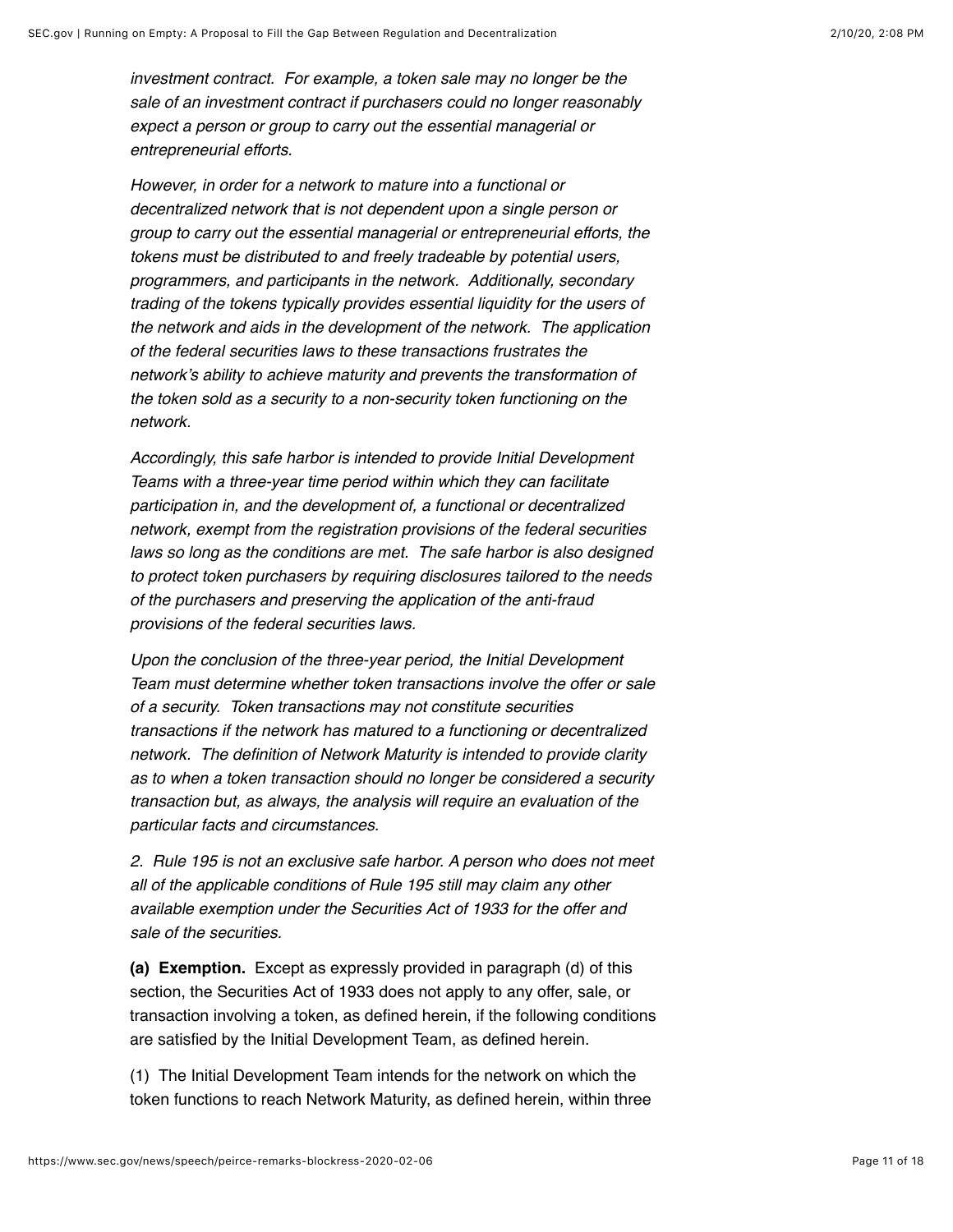years of the date of the first sale of tokens and will undertake good faith and reasonable efforts to achieve such status;

(2) Disclosures required under paragraph (b) of this section must be made available on a freely accessible public website.

(3) The token must be offered and sold for the purpose of facilitating access to, participation on, or the development of the network.

(4) The Initial Development Team intends to and will undertake good faith and reasonable efforts to create liquidity for users. If the Initial Development Team attempts to secure secondary trading of the token on a trading platform, it will seek secondary trading platforms that can demonstrate compliance with all applicable federal and state law and regulations relating to money transmission, anti-money laundering, and consumer protection.

(5) The Initial Development Team files a notice of reliance in accordance with paragraph (c) of this section.

**(b) Disclosure.** The Initial Development Team must provide the information described below on a freely accessible public website. Subsequent to the date of filing the notice of reliance pursuant to paragraph (c) of this section, any material changes to the information described in subparagraphs (1-4), (6), and (7) below and the information described in subparagraph (8) must be provided on the same freely accessible public website as soon as practicable.

(1) *Source Code.* A text listing of commands to be compiled or assembled into an executable computer program used by network participants to access the network, amend the code, and confirm transactions.

(2) *Transaction History*. A narrative description of the steps necessary to independently access, search, and verify the transaction history of the network.

(3) *Token Economics.* A narrative description of the purpose of the network, the protocol, and its operation. At a minimum, such disclosures should include all of the following:

(i) Information explaining the launch and supply process, including the number of tokens to be issued in an initial allocation, the total number of tokens to be created, the release schedule for the tokens, and the total number of tokens outstanding;

(ii) Information detailing the method of generating or mining tokens, the process for burning tokens, the process for validating transactions, and the consensus mechanism;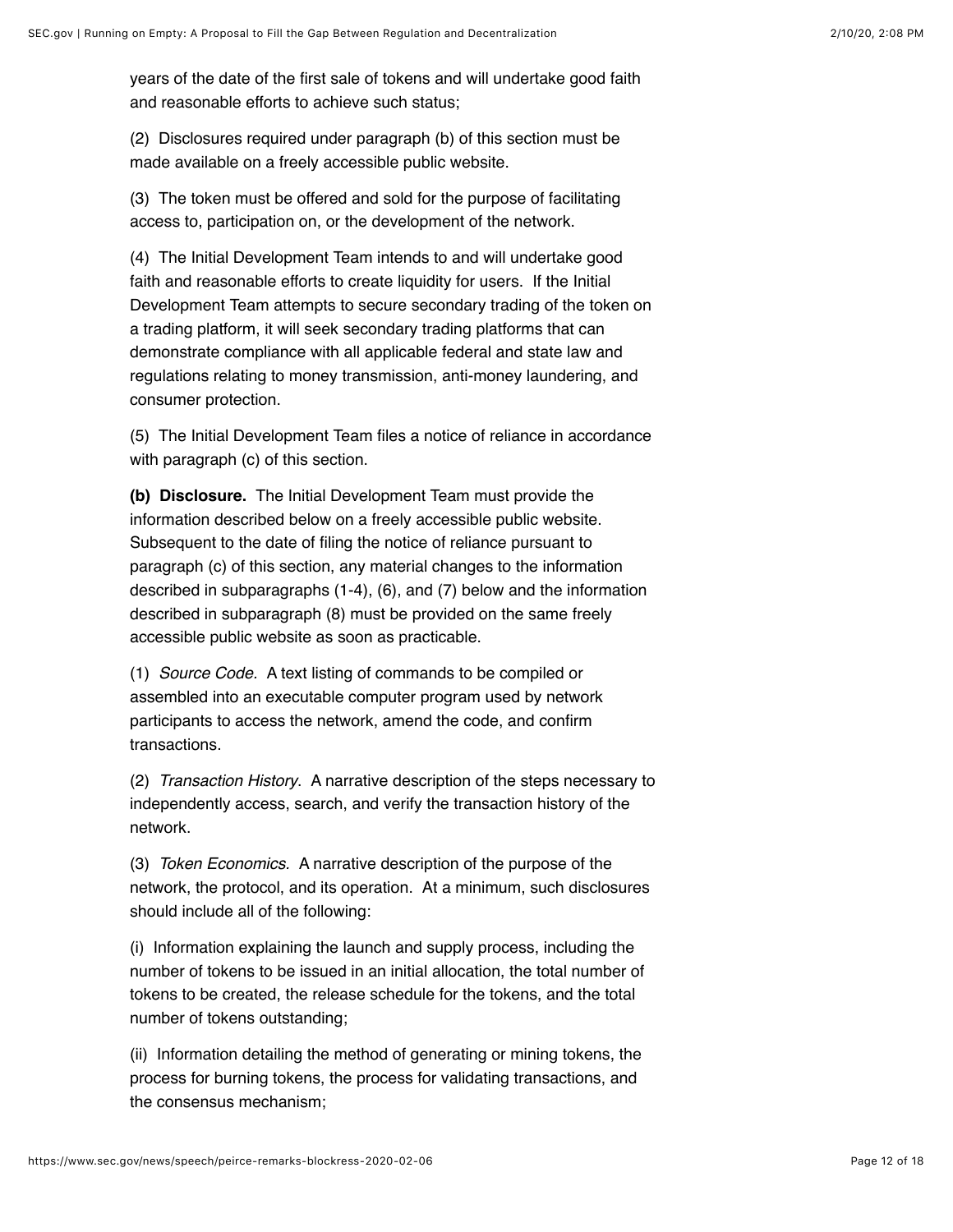(iii) An explanation of governance mechanisms for implementing changes to the protocol; and

(iv) Sufficient information for a third party to create a tool for verifying the transaction history of the token (e.g., the blockchain or distributed ledger).

(4) *Plan of Development.* The current state and timeline for the development of the network to show how and when the Initial Development Team intends to achieve Network Maturity.

(5) *Prior Token Sales.* The date of sale, number of tokens sold, any limitations or restrictions on the transferability of tokens sold, the amount raised, and the type of consideration received.

(6) *Initial Development Team and Certain Token Holders*. Furnish the following information.

(i) The names and relevant experience, qualifications, attributes, or skills of each person who is a member of the Initial Development Team;

(ii) The number of tokens or rights to tokens owned by each member of the Initial Development Team and a description of any limitations or restrictions on the transferability of tokens held by such persons; and

(iii) To the extent members of the Initial Development Team have a right to be rewarded tokens in the future in a manner that is distinct from how any third party could obtain tokens, describe how such tokens may be rewarded.

(7) *Trading Platforms.* Identify secondary trading platforms on which the token trades, to the extent known.

(8) *Sales of Tokens by Initial Development Team.* Each time a member of the Initial Development Team sells five percent of his or her tokens as disclosed pursuant to paragraph (b)(6)(ii) of this section over any period of time, state the date(s) of the sale, the number of tokens sold, and the identity of the seller.

**(c) Filing of Notice of Reliance.** The Initial Development Team offering or selling tokens in reliance on Rule 195 must file a notice of reliance on the safe harbor no later than 15 calendar days after the date of the first token sold in reliance upon the safe harbor, unless the end of that period falls on a Saturday, Sunday or U.S. federal holiday, in which case the due date would be the first business day following.

(1) The notice must contain the following information:

(i) Names of the Initial Development Team, including each individual member;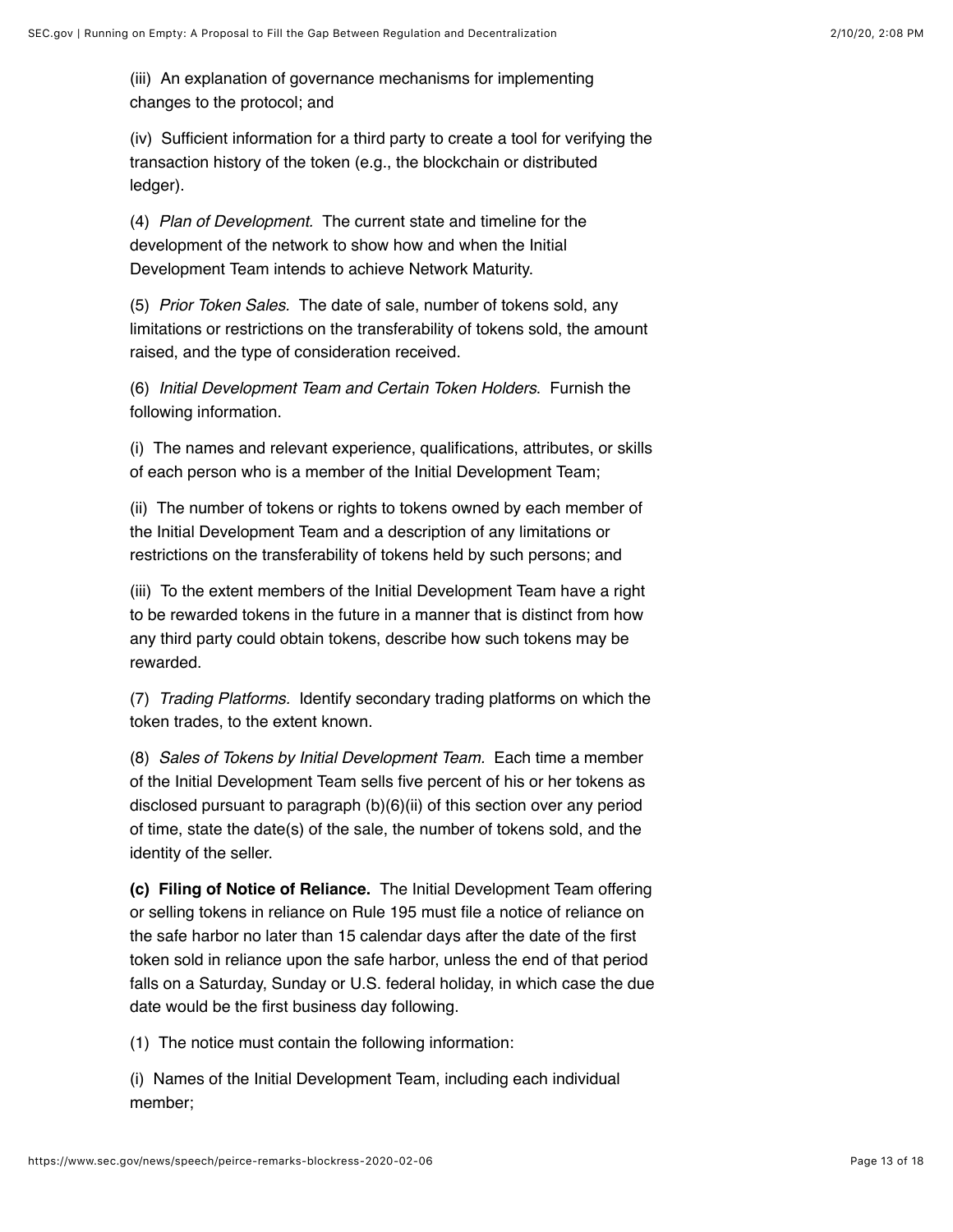(ii) Date of the first token sold in reliance upon the safe harbor;

(iii) Attestation by a person duly authorized by the Initial Development Team that the conditions of this section are satisfied; and

(iv) The website where disclosure required under paragraph (b) may be accessed.

(2) The Initial Development Team must file an amendment to a previously filed notice to reflect a material change in the information provided, as soon as practicable after the change.

(3) A notice of reliance must be filed with the Commission in electronic format by means of the Commission's Electronic Data Gathering, Analysis, and Retrieval System (EDGAR) in accordance with EDGAR rules set forth in Regulation S-T.

**(d) Limitation.** The exemption provided in paragraph (a) of this section does not apply to the provisions of Section 12(a)(2) or Section 17 of the Securities Act of 1933.

**(e) Duration of Exemption.** The relief provided by this section will expire three years from the date of the first token sold in reliance upon the safe harbor. If the Initial Development Team is relying upon paragraph (f) of this section, the exemption will expire three years from the date of the filing of a notice of reliance by the Initial Development Team.

**(f) Tokens Previously Sold.** Tokens previously sold pursuant to a valid exemption from registration may rely upon this section if the conditions of paragraph (a)(1), (2), (4), and (5) are satisfied. The notice of reliance required by paragraph (c) of this section must be filed as soon as practicable.

**(g) Definition of Qualified Purchaser**. For purposes of Section 18(b) (3) of the Securities Act of 1933, a "qualified purchaser" means any person to whom tokens are offered or sold pursuant to reliance on paragraph (a) of this section.

**(h) Disqualifications.** No exemption under this section shall be available for the tokens of any Initial Development Team if it or its individual members would be subject to disqualification under Rule 506(d).

#### **(i) Definitions.**

- (1) *Token*. A token is a digital representation of value or rights
- (i) that has a transaction history that:
- (A) is recorded on a distributed ledger, blockchain, or other digital data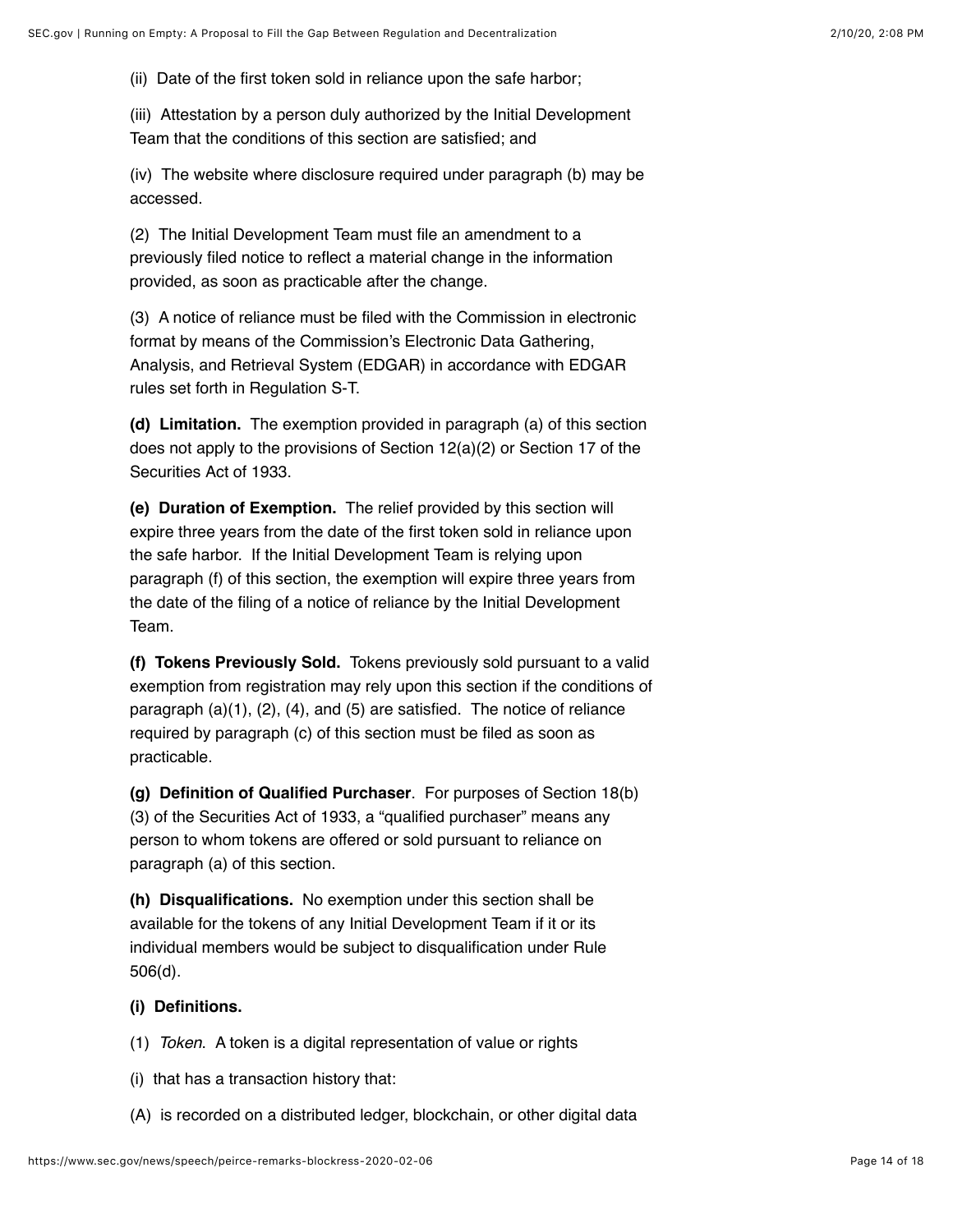structure;

(B) has transactions confirmed through an independently verifiable process; and

(C) resists modification or tampering of the transaction;

(ii) that is capable of being transferred between persons without an intermediary party; and

(iii) that does not represent a financial interest in a company, partnership, or fund, including an ownership or debt interest, revenue share, entitlement to any interest or dividend payment.

(2) *Initial Development Team*. Any person, group of persons, or entity that provides the essential managerial efforts for the development of the network prior to reaching Network Maturity.

(3) *Network Maturity*. Network Maturity is the status of a decentralized or functional network that is achieved when the network is either:

(i) Not controlled and is not reasonably likely to be controlled or unilaterally changed by any single person, entity, or group of persons or entities under common control; or

(ii) Functional, as demonstrated by the ability of holders to use tokens for the transmission and storage of value, to prove control over the tokens, to participate in an application running on the network, or in a manner consistent with the utility of the network.

The definition is not meant to preclude network alterations achieved through a predetermined procedure in the source code that uses a consensus mechanism and approval of network participants.

# **Proposed Exchange Act Rule 3a1-2. Exemption from the definition of "exchange" under Section 3(a)(1) of the Act.**

An organization, association, or group of persons shall be exempt from the definition of the term "exchange" to the extent such organization, association, or group of persons constitutes, maintains, or provides a market place or facilitates bringing together purchasers and sellers of tokens satisfying the conditions of Rule 195 of the Securities Act, or otherwise performs with respect to such tokens the functions commonly performed by a stock exchange as that term is generally understood.

### **Proposed Exchange Act Rule 3a4-2. Exemption from the definition of "broker" for a person engaged in a token transaction.**

A person is exempt from the definition of the term "broker" to the extent it engages in the business of effecting transactions in tokens satisfying the conditions of Rule 195 of the Securities Act of 1933 for the account of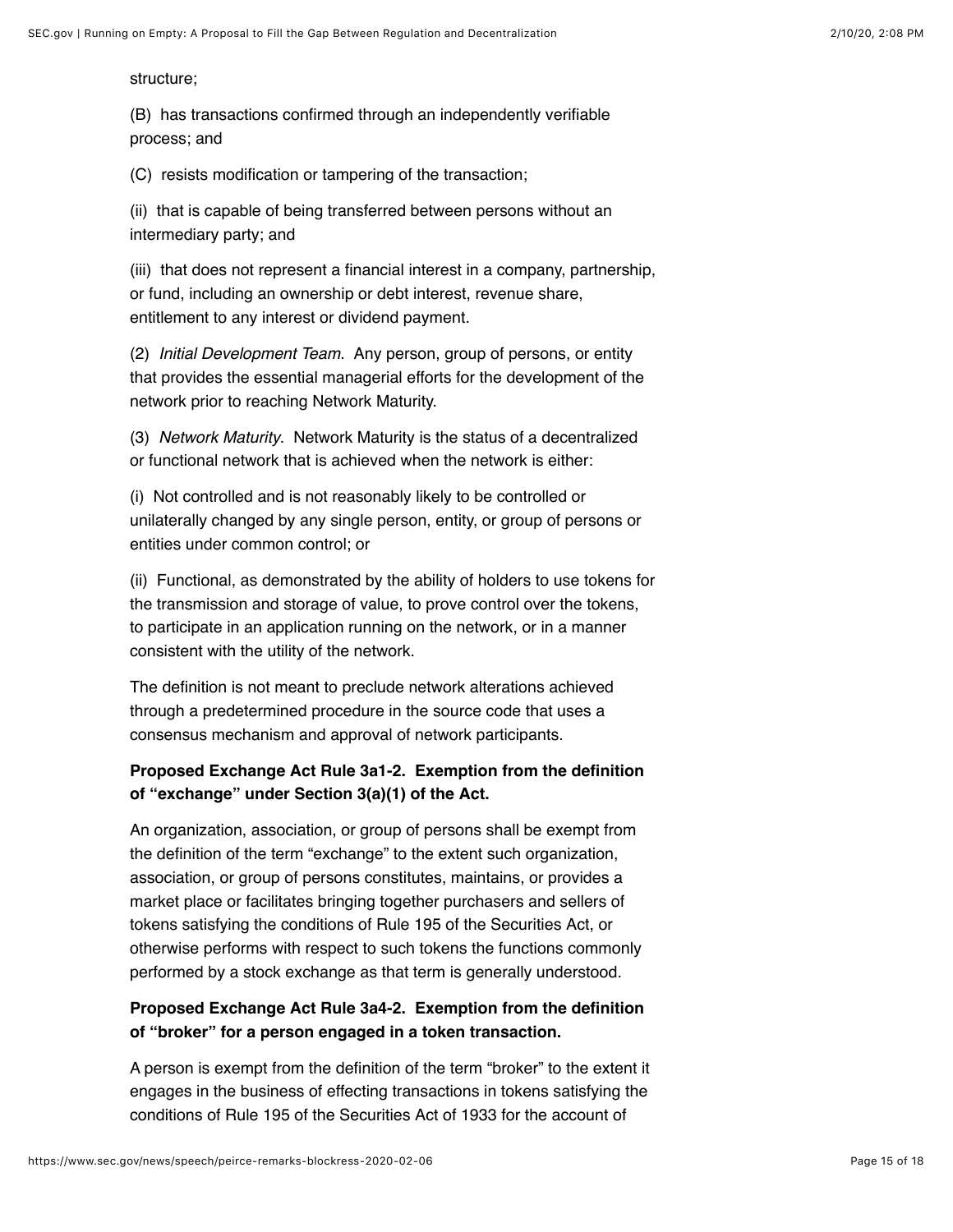others.

# **Proposed Exchange Act Rule 3a5-4. Exemption from the definition of "dealer" for a person engaged in a token transaction.**

A person is exempt from the definition of the term "dealer" to the extent it engages in the business of buying and selling tokens satisfying the conditions of Rule 195 of the Securities Act of 1933 for such person's own account through a broker or otherwise.

## **Proposed Exchange Act Rule 12h-1(j). Exemptions from registration under Section 12(g) of the Act.**

Issuers shall be exempt from the provisions of section 12(g) of the Act with respect to the following securities:

New paragraph (j):

(j) Any token offered and sold in reliance on Rule 195 of the Securities Act of 1933.

<span id="page-15-0"></span>[\[1\]](#page-0-0) I do not expect the approach taken to date in Commission enforcement cases addressing digital assets to change in light of my safe harbor proposal.

<span id="page-15-1"></span>[\[2\]](#page-1-0) Bruce Springsteen, *State Trooper*, *on* Nebraska (Columbia Records 1982), *lyrics available at* [https://genius.com/Bruce-springsteen-state](https://genius.com/Bruce-springsteen-state-trooper-lyrics)trooper-lyrics.

<span id="page-15-2"></span>[\[3\]](#page-2-0) *SEC v. W. J. Howey Co.*, 328 U.S. 293 (1946).

<span id="page-15-3"></span>[\[4\]](#page-2-1) *See, e.g.*, *Cont'l Mktg. Corp. v. SEC*, 387 F.2d 466 (10th Cir. 1967), *cert. denied*, 391 U.S. 905 (1968) (holding scheme involving the sale of beavers an investment contract); SEC Rel. No. 33-5018 (Nov. 4, 1969); *Investment in Interests in Whisky*, SEC Rel. No. 33-5451 (Jan 7, 1974).

<span id="page-15-4"></span>[\[5\]](#page-2-2) *See, e.g.*, Lewis R. Cohen, *Ain't Misbehavin': An Examination Of Broadway Tickets And*

*Blockchain Tokens*, 65 Wayne L. Rev. 81 (2019); Joseph H. Nesler, *When it Comes to Analyzing Utility Tokens, the SEC Staff's "Framework for 'Investment Contract' Analysis of Digital Assets" May Be the Emperor Without Clothes (Or, Sometimes an Orange Is Just an Orange)*, Crypto Law Corner,<https://www.winston.com/en/crypto-law-corner/index.html>.

<span id="page-15-5"></span>[\[6\]](#page-2-3) *See* <https://stockx.com/>.

<span id="page-15-6"></span>[\[7\]](#page-3-0) *See, e.g.*, Blockstack PBC EDGAR Filings, *available at*